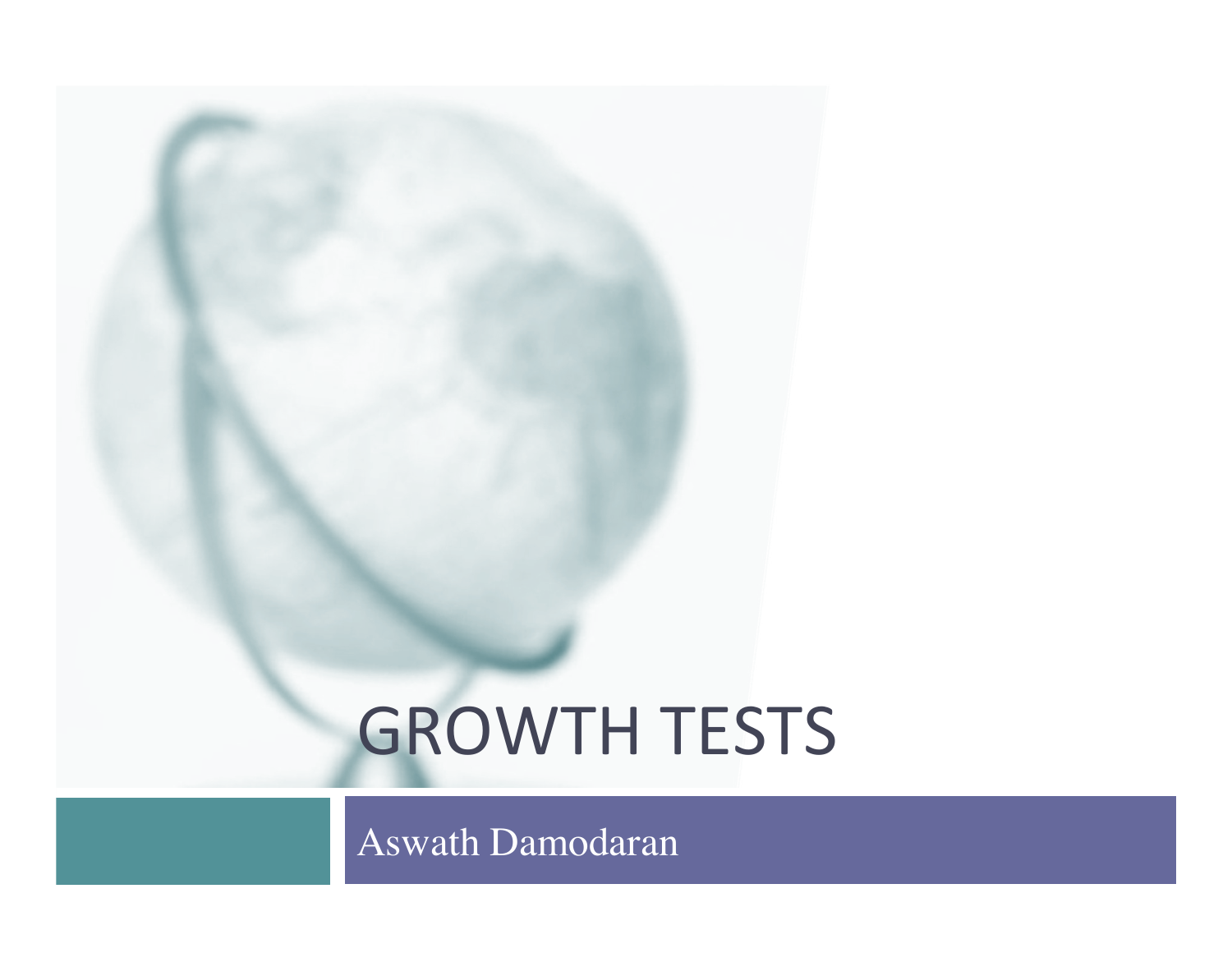## The compounding effect...

- $\Box$  Assume that you are looking at Linkedin and that the revenues currently are \$ 200 million. Assume also that you are assuming a growth rate of 30% a year in revenues for the next 10 years. Without using your calculator, estimate how much you will have as revenues (approximately) in year 10:
	- a. \$500 million
	- $b. 51 billion$
	- $c. 52 billion$
	- d.  $\frac{1}{2}$  3 billion
	- e.  $$4$  billion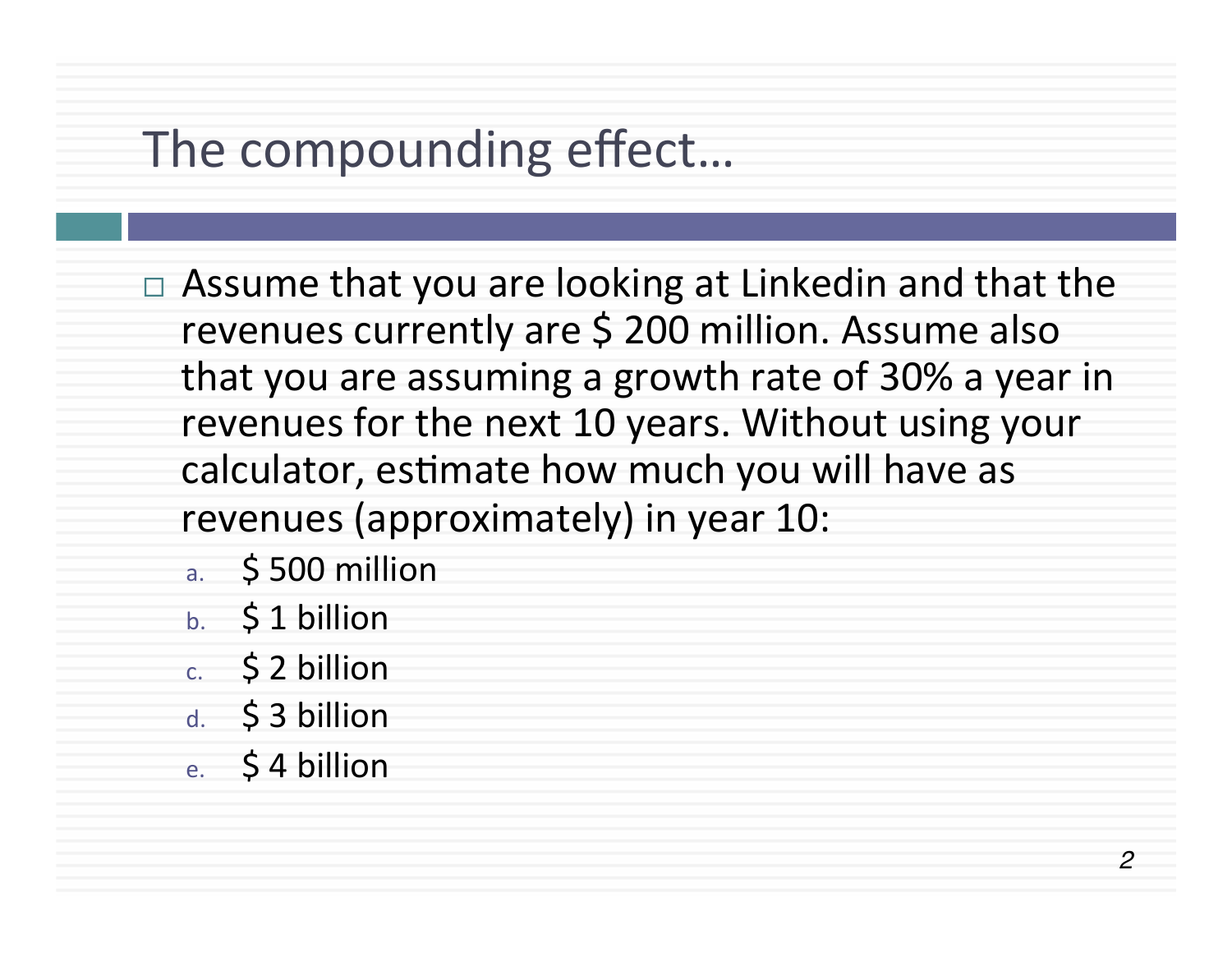## The compounding effect doubled...

 $\Box$  What would your revenues be in year 10, if you doubled the growth rate?

- a. \$ 1 billion
- b. \$ 2 billion
- c. \$ 4 billion
- d. \$ 6 billion
- e. \$ 8 billion
- f. None of the above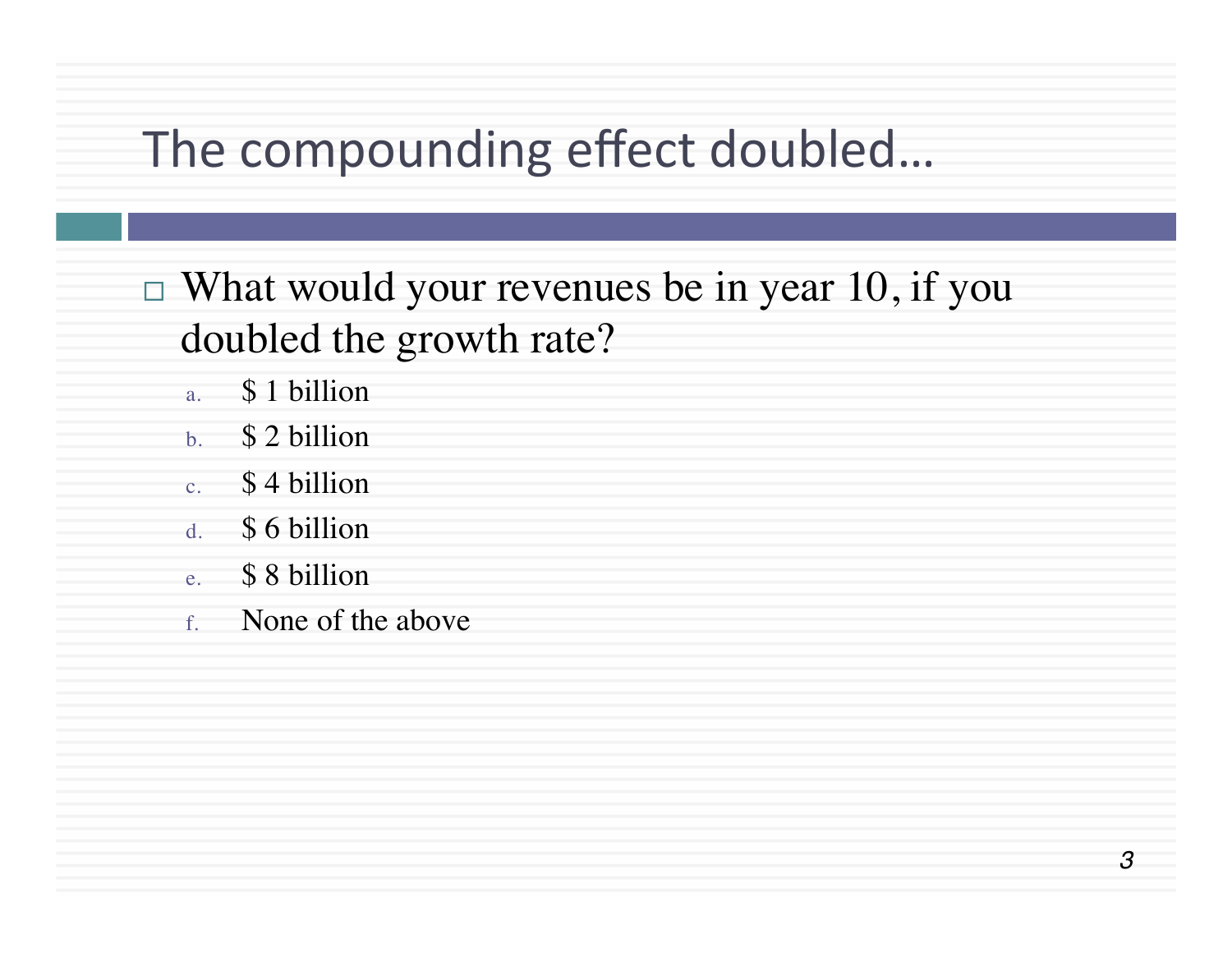#### Growth in different items....

 $\Box$  For many US companies, you can access analysts' estimates of growth in the future on public sites. The consensus growth rate reported is usually

*4*

- a. Growth rates in revenues
- $b.$  Growth rates in operating income
- $c$  Growth rates in net income
- d Growth rates in FPS
- $e.$  Growth rates in all of the above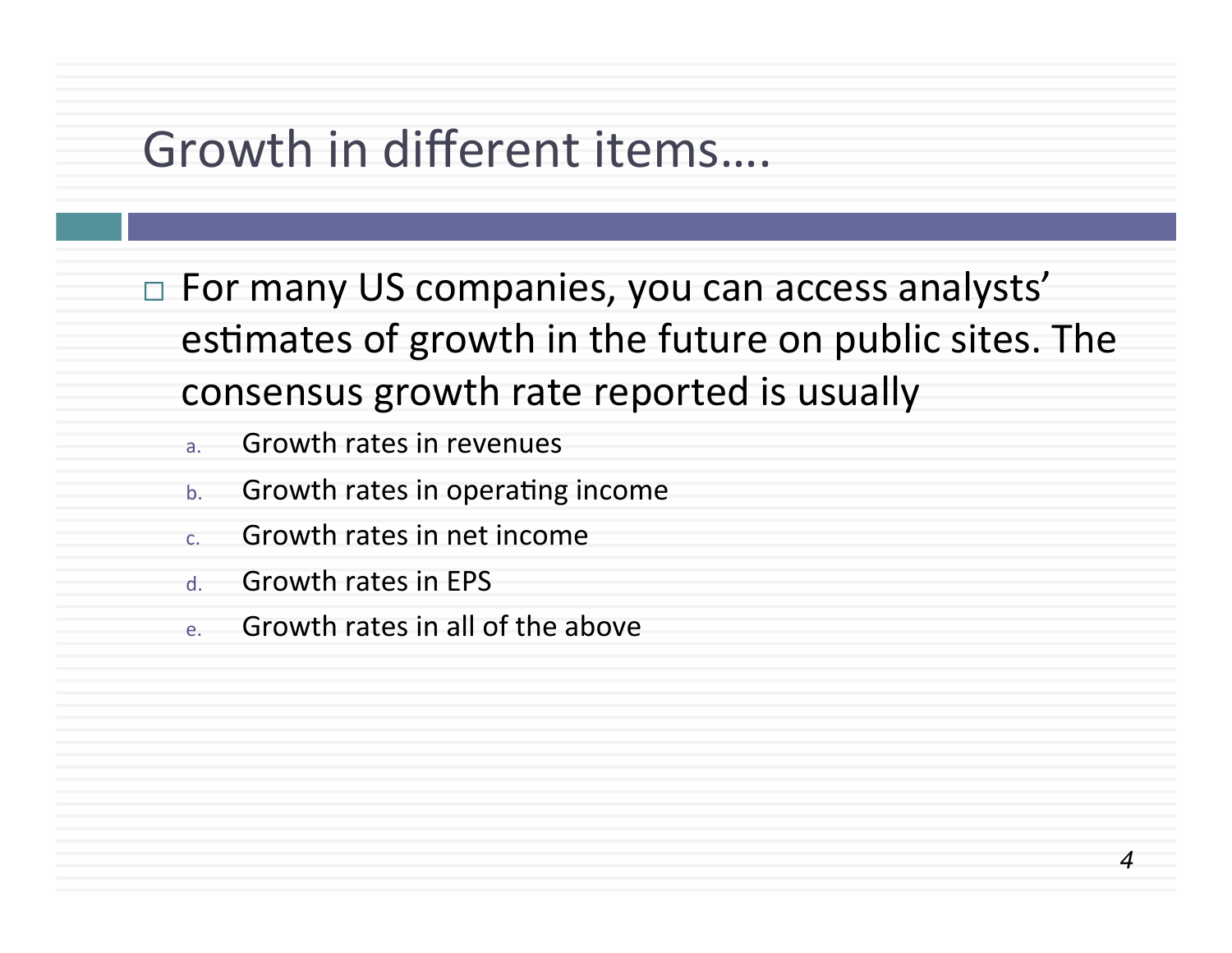#### Fundamental Growth

- $\Box$  Fundamental growth is tied to how much a company reinvests back into the business and how well it reinvests. A company reports after-tax operating income of \$ 75 million on revenues of \$ 1 billion (thus generating a return on capital of 7.5%). It does not plan to reinvest in new assets, but will maintain existing assets and its current return on capital. What follows?
	- a. The company cannot grow
	- b. The company cannot grow in the short term
	- c. The company cannot have sustainable long term growth
	- d. The company will shrink